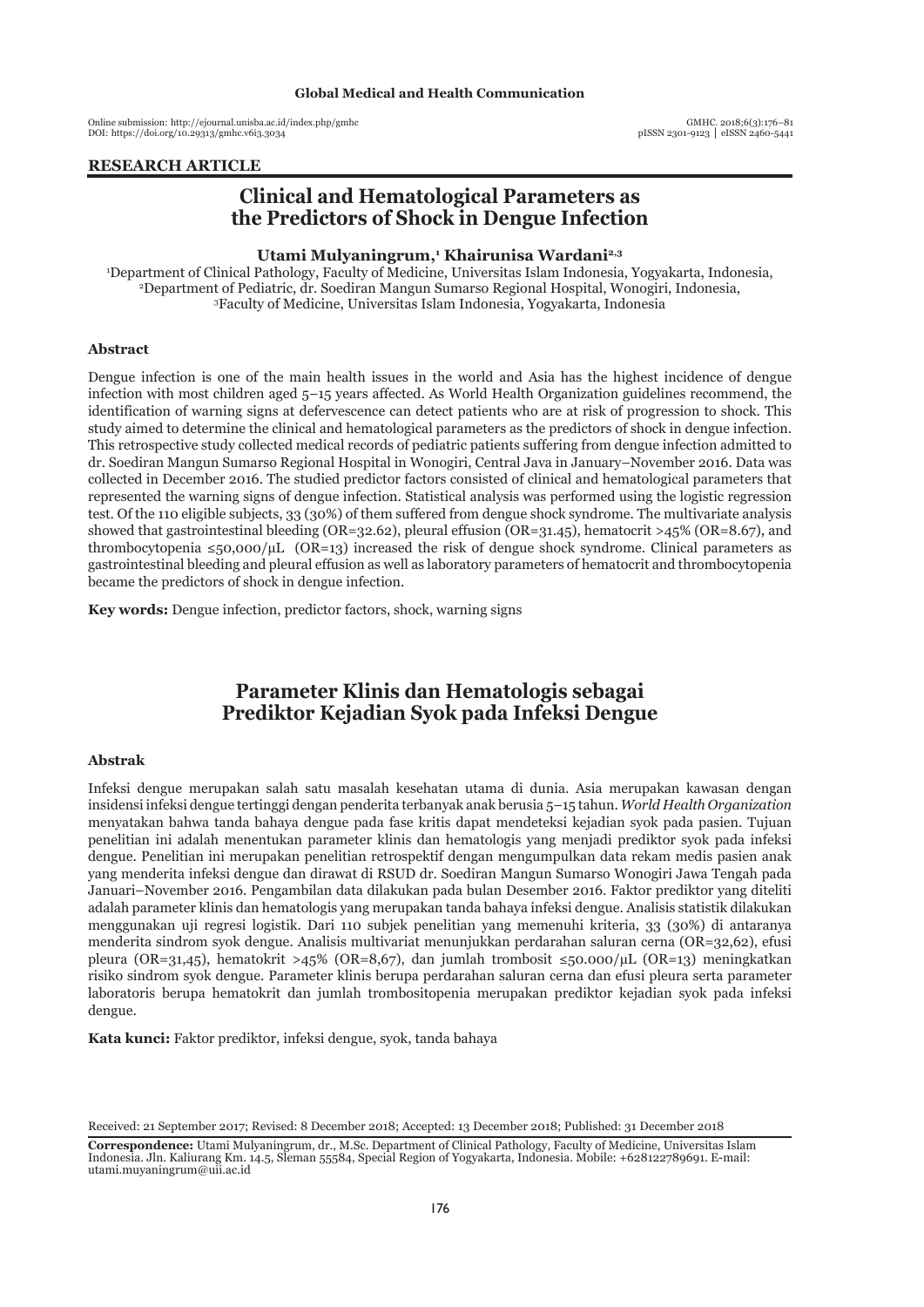## **Introduction**

Dengue infection is a serious health issue in the world. Approximately 2.5–3.6 billion of the world's population living in more than 125 endemic countries are at risk of suffering from this disease.1 Each year, there are estimated 390 million cases of dengue infection and 96 million cases of clinical manifestations while the rest are asymptomatic cases.<sup>2</sup> Asia is the region with the highest incidence of dengue infection in the world with 5–15 years old children as the most sufferers.<sup>3</sup> In Indonesia alone, the number of dengue infection cases is increasing every year. In 2015, a total of 129,650 cases of dengue hemorrhagic fever (DHF) were reported with 1,071 deaths. The morbidity rate reached 50.75 per 100,000 people with a case fatality rate (CFR) of 0.83%.4 In Central Java province, DHF remains a serious issue. In 2014, the CFR was 1.7%, which was higher than that in 2013 (1.21%) and even higher than the national target. The CFR of DHF of more than 1% occurred in 23 districts/cities in the province with the highest mortality rate of 9.3% in Wonogiri district.5

The clinical manifestations of dengue infection vary greatly from mild dengue fever (DF) to severe infection characterized by severe plasma leakage along with bleeding manifestations named dengue shock syndrome (DSS). To assist clinicians in diagnosing and determining the classification of dengue infection, the World Health Organization (WHO) recommends several criteria for clinical and laboratory diagnosis of dengue.<sup>6</sup> However, predictions of the course of dengue infection or shock in patients remain difficult to make due to the widely varied clinical manifestations among patients, complex pathogenesis, as well as differences in viral serotypes in different regions.<sup>7</sup> The 2009 and 2011 WHO guidelines state that in pediatric patients identification of dengue warning signs based on either clinical symptoms or laboratory findings in the defervescence phase/critical phase of infection has strong discrimination to detect patients who are at risk of severe dengue/shock or to determine whether patients need hospitalization.<sup>6,8</sup>

Studies to prove clinical and laboratory criteria as the risk factors or prognostic factors of the severity of dengue infection in children have been widely performed in Indonesia with varied methods and results.7,9–13 In general, assessment of the predictors in those studies was conducted without considering the course of the disease/

phase of dengue infection. In addition, some of the assessed parameters were not those obtained from routine examination results. Therefore, this study aimed to identify clinical and hematological parameters in the form of dengue warning signs as predictor factors of shock in dengue infection in children carried out in the critical phase of the disease.

## **Methods**

This research was a retrospective study collecting medical record data of DHF patients treated in the pediatric wards of dr. Soediran Mangun Sumarso Regional Hospital in Wonogiri, Central Java from January 2016 to November 2016. Data was collected in December 2016. The inclusion criteria consisted of all patients aged 0–18 years who were diagnosed with dengue infection following the WHO 2011 diagnosis criteria (Table 1).6 The research subjects were selected through consecutive sampling, and those diagnosed with DF, DHF grade I, and DHF grade II were included in the group of dengue infection in non-shock cases (dengue-NS). Meanwhile, the subjects diagnosed with DHF grade III and IV were categorized in the group of dengue with shock cases (DSS). Subjects were excluded if the medical record was incomplete and the patients had a comorbid infectious disease.

Data was collected from the medical records of dengue patients who were first admitted to hospital during the critical phase of the disease, which was day 3, day 4, or day 5 of fever. Days of illness/fever were calculated from the first day of fever complaint by the patients. The measured predictor factors of shock were the warning signs listed in the WHO 2009 criteria, including clinical parameters in the form of abdominal pain, persistent vomiting, >2 cm hepatomegaly, mucosal bleeding, gastrointestinal bleeding, and plasma leakage signs, as well as hematological parameters consisting of hematocrit level and platelet counts.

Chi-square test was used for the bivariate analysis among predictor variables with prognosis, in which variables with  $p < 0.25$ would be included in the multivariate analysis. To determine the predictor factors for DSS, the multivariate logistic regression analysis was employed.

This study has received the permit by the Medical and Health Research Ethics Committee, Faculty of Medicine, Universitas Islam Indonesia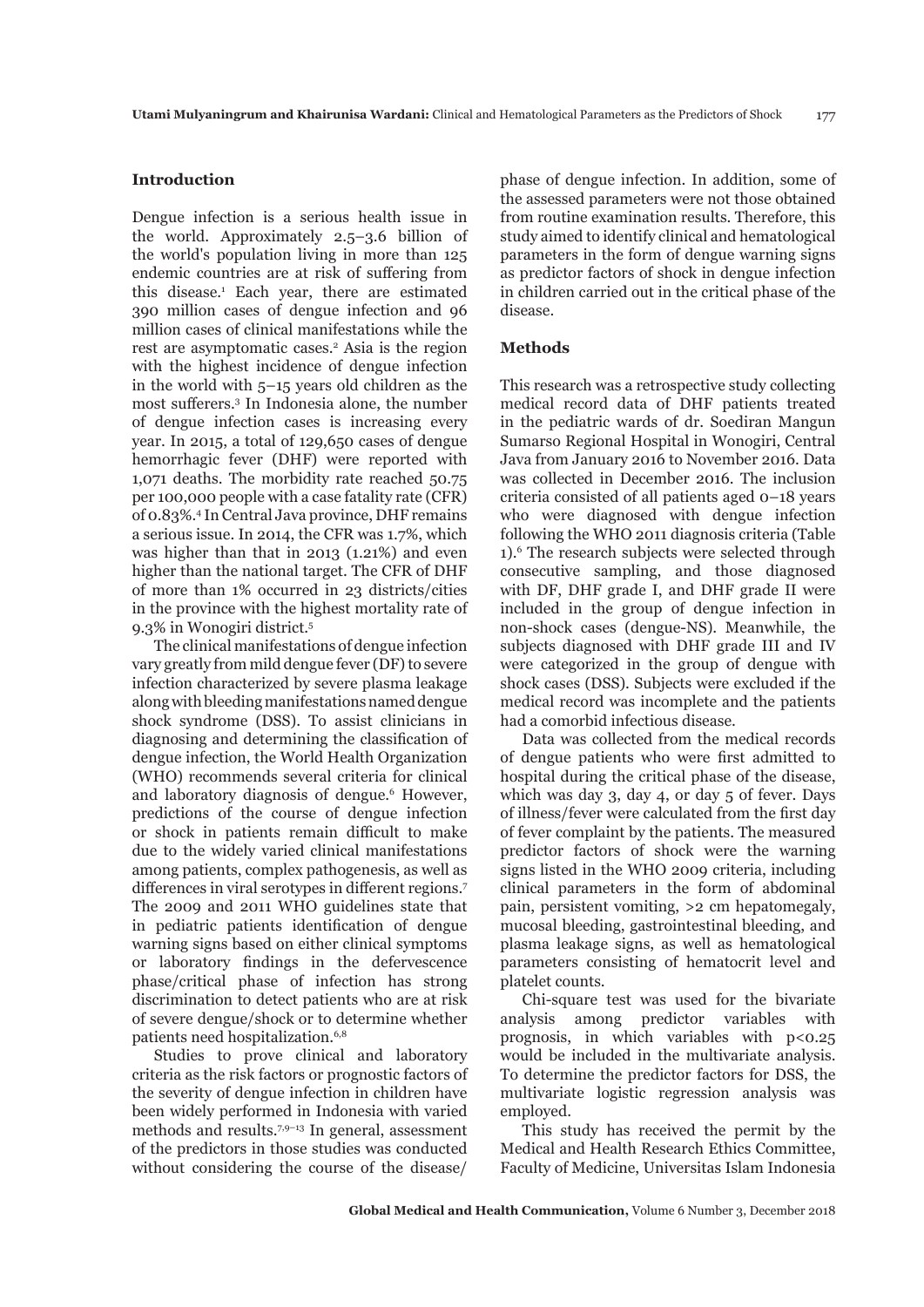| <b>Grades</b> | <b>Signs and Symptoms</b>                                                                                                                                                                                                      | Laboratory                                                                                                                                                                                                                    |
|---------------|--------------------------------------------------------------------------------------------------------------------------------------------------------------------------------------------------------------------------------|-------------------------------------------------------------------------------------------------------------------------------------------------------------------------------------------------------------------------------|
| DF            | Fever accompanied by minimum 2 of the<br>following symptoms:<br>- headache,<br>- retro-orbital pain,<br>- myalgia,<br>- arthralgia,<br>- maculopapular rash,<br>- hemorrhagic manifestations,<br>- no signs of plasma leakage. | - Leucopenia (leukocyte count is<br>≤5,000 cells/ $\mu$ L).<br>- Thrombocytopenia (platelet count is<br>$\langle 150,000 \text{ cells/}\mu\text{L}\rangle$ .<br>- Hemoconcentration (5–10%).<br>- No evidence of plasma loss. |
| DHF I         | Fever and hemorrhagic manifestations (positive<br>tourniquet test) and signs of plasma leakage.                                                                                                                                | Thrombocytopenia (<100,000 cells/<br>$\mu$ L); hemoconcentration ( $\geq$ 20%).                                                                                                                                               |
| DHF II        | Spontaneous bleeding in addition to the<br>manifestations of grade I.                                                                                                                                                          | Thrombocytopenia (<100,000 cells/<br>$\mu$ L); hemoconcentration ( $\geq$ 20%).                                                                                                                                               |
| DHF III       | Manifestations of grade I or II along with<br>circulatory failure (weak pulse, $\leq$ 20 mmHg pulse<br>pressure, hypotension, restlessness, decreased<br>diuresis).                                                            | Thrombocytopenia (<100,000 cells/<br>$\mu$ L); hemoconcentration ( $\geq$ 20%).                                                                                                                                               |
| DHF IV        | Profound shock with undetectable blood pressure<br>and pulse.                                                                                                                                                                  | Thrombocytopenia (<100,000 cells/<br>$\mu$ L); hemoconcentration ( $\geq$ 20%).                                                                                                                                               |

**Table 1 Classification of Dengue Infection and DHF Grade of Severity**

Yogyakarta by ethics approval letter number: 73/ Ka.Kom.Et/70/KE/XI/2016.

# **Results**

During the research period, 110 dengue infection patients admitted to the pediatric wards of dr. Soediran Mangun Sumarso Regional Hospital in Wonogiri, Central Java fulfilled the inclusion criteria. Characteristics of the subjects are presented in Table 2. Most of them were male (52%) with a proportion of 1.07:1 compared to female. The age of 49% of the research subjects

ranged 10–14 years. The percentage of the subjects admitted to the hospital on 3rd and 5th day of fever was each 34%, while 33% of them were admitted on day 4.

Based on the final diagnosis, the subjects were divided into two groups, namely dengue patients with shock cases (DSS) of 33 people (30%) and dengue patients in non-shock cases (dengue-NS) totaling 77 people (70%). Table 3 shows that clinical manifestations of acral coldness, gastrointestinal bleeding, pleural effusion, and petechiae were more common in DSS patients than in non-shock dengue patients, with percentages

|  | <b>Table 2 Characteristics of the Subjects</b> |  |  |
|--|------------------------------------------------|--|--|
|--|------------------------------------------------|--|--|

| Characteristics                              | Number $(n=110)$ | Percentage (%) |
|----------------------------------------------|------------------|----------------|
| <b>Sex</b>                                   |                  |                |
| Male                                         | 57               | 52             |
| Female                                       | 53               | 48             |
| Age (years)                                  |                  |                |
| $0 - 4$                                      | 12               | 11             |
| $5 - 9$                                      | 29               | 26             |
| $10 - 14$                                    | 49               | 45             |
| $\geq 15$                                    | 20               | 18             |
| Day of fever when first admitted to hospital |                  |                |
| $3^{\text{rd}}$                              | 37               | 34             |
| $4^{\text{th}}$                              | 36               | 33             |
| $5^{\text{th}}$                              | 37               | 34             |

**Global Medical and Health Communication,** Volume 6 Number 3, December 2018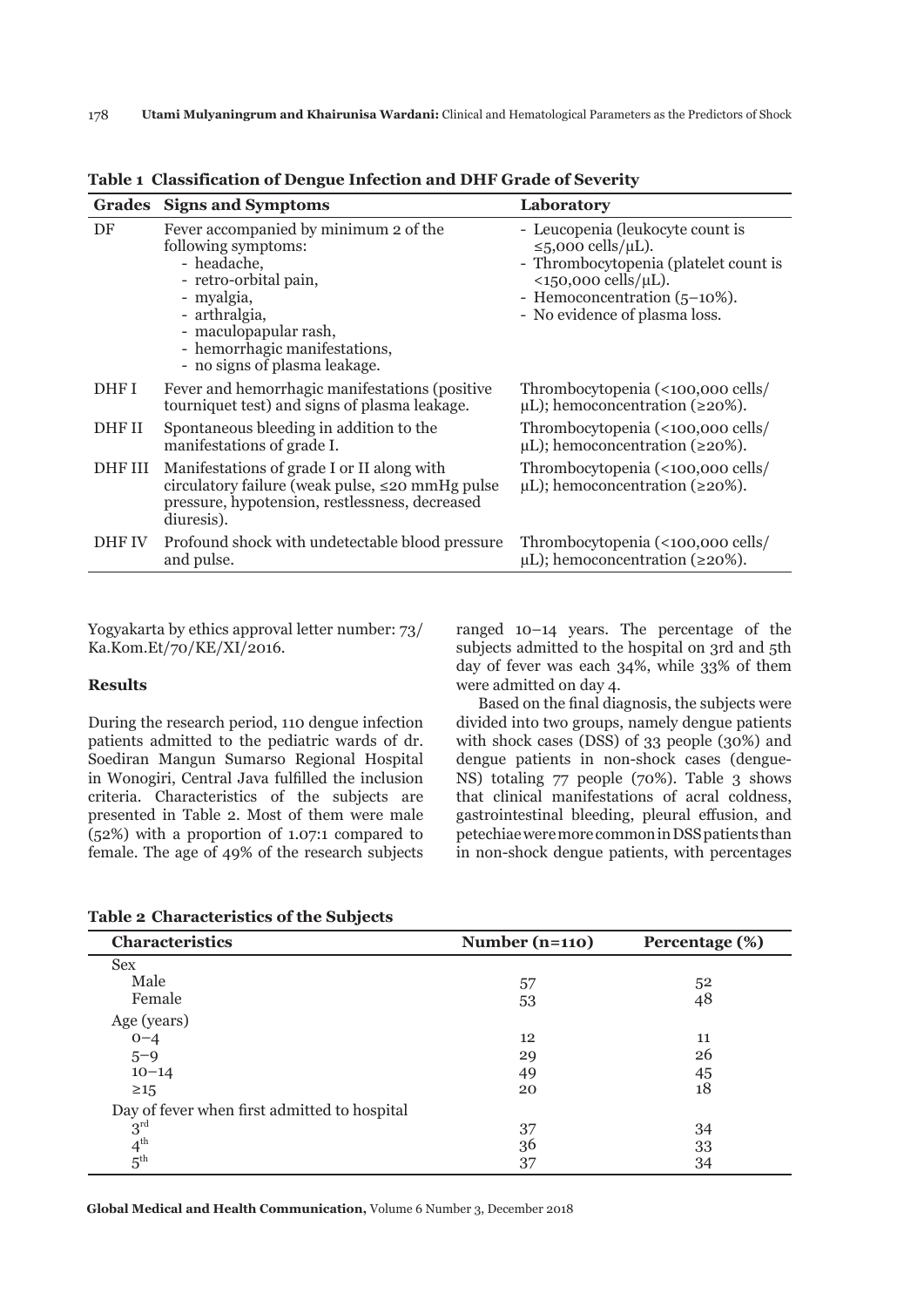| <b>Dengue-NS</b><br>77 (70%) | <b>DSS</b><br>33 (30%)       | p Value                           |
|------------------------------|------------------------------|-----------------------------------|
| 38 (68%)                     | 18(32%)                      | 0.617                             |
| 50 (68%)                     | 23 (38%)                     | 0.628                             |
| 42 (59%)                     | 29(41%)                      | $0.001^*$                         |
| 46 (59%)<br>22(43%)          | 32(41%)<br>29(57%)           | $0.000^*$<br>$0.000^*$            |
| 21(45%)<br>17(63%)<br>2(22%) | 26(55%)<br>10(37%)<br>7(78%) | $0.000^{*}$<br>0.358<br>$0.003^*$ |
|                              |                              |                                   |

#### **Table 3 Clinical Parameters**

\* p<0.05, statistically significant

# **Table 4 Hematological Parameters**

| <b>Hematological Parameters</b>      | Dengue-NS<br>77 (70%) | <b>DSS</b><br>33 (30%) | p Value   |  |
|--------------------------------------|-----------------------|------------------------|-----------|--|
| Hematocrit $>45\%$                   | 16(42%)               | 22(58%)                | $0.000^*$ |  |
| Thrombocytopenia $\leq 50,000/\mu L$ | 42 (58%)              | 31(42%)                | $0.000^*$ |  |
| .                                    |                       |                        |           |  |

\* p<0.05, statistically significant

of 100%, 78%, 57%, and 55%, respectively. The most common clinical manifestations in nonshock dengue patients were abdominal pain (68%), persistent vomiting (68%), gum bleeding/ epistaxis (63%), hepatomegaly (59%), and ascites (59%). Hematological abnormality in the form of hematocrit level of >45% was more commonly found in DSS patients than in non-shock dengue patients, reaching 58% as shown in Table 4.

The bivariate analysis using a chi-square test showed that clinical and hematological parameters based on warning signs that distinguish DSS from non-shock dengue were hepatomegaly >2 cm, ascites, pleural effusion, gastrointestinal bleeding, hematocrit >45%, and thrombocytopenia ≤50,000/µL.

The results of logistic regression analysis indicated that the clinical symptom parameters in the form of gastrointestinal bleeding (OR=32.62) and pleural effusion (OR=31.45) in a multivariate manner had a significant effect on shock cases with 5% significance level. In addition, the laboratory parameters as the predictors of shock in this study included thrombocytopenia ≤50,000/µL

| <b>Characteristics</b>                                                                          | Coef.                   | p Value                                       | <b>OR</b>              | 95% CI       |                  |
|-------------------------------------------------------------------------------------------------|-------------------------|-----------------------------------------------|------------------------|--------------|------------------|
|                                                                                                 |                         |                                               |                        | Min.         | Max.             |
| Clinical parameter<br>Gastrointestinal bleeding<br>Pleural effusion<br>Constant                 | 3.48<br>3.45<br>$-3.35$ | $0.002^{\degree}$<br>$0.000^{\circ}$<br>0.000 | 32.62<br>31.45<br>0.04 | 3.50<br>6.91 | 303.95<br>143.11 |
| Hematological parameter<br>Hematocrits >45%<br>Thrombocytopenia $\leq 50,000/\mu L$<br>Constant | 2.16<br>2.57<br>$-0.48$ | $0.000^{\circ}$<br>$0.002^*$<br>0.219         | 8.67<br>13.00<br>0.62  | 2.97<br>2.49 | 25.33<br>67.91   |

## **Table 5 Logistic Regression Analysis for DSS Predictor Factors**

\* p<0.05, statistically significant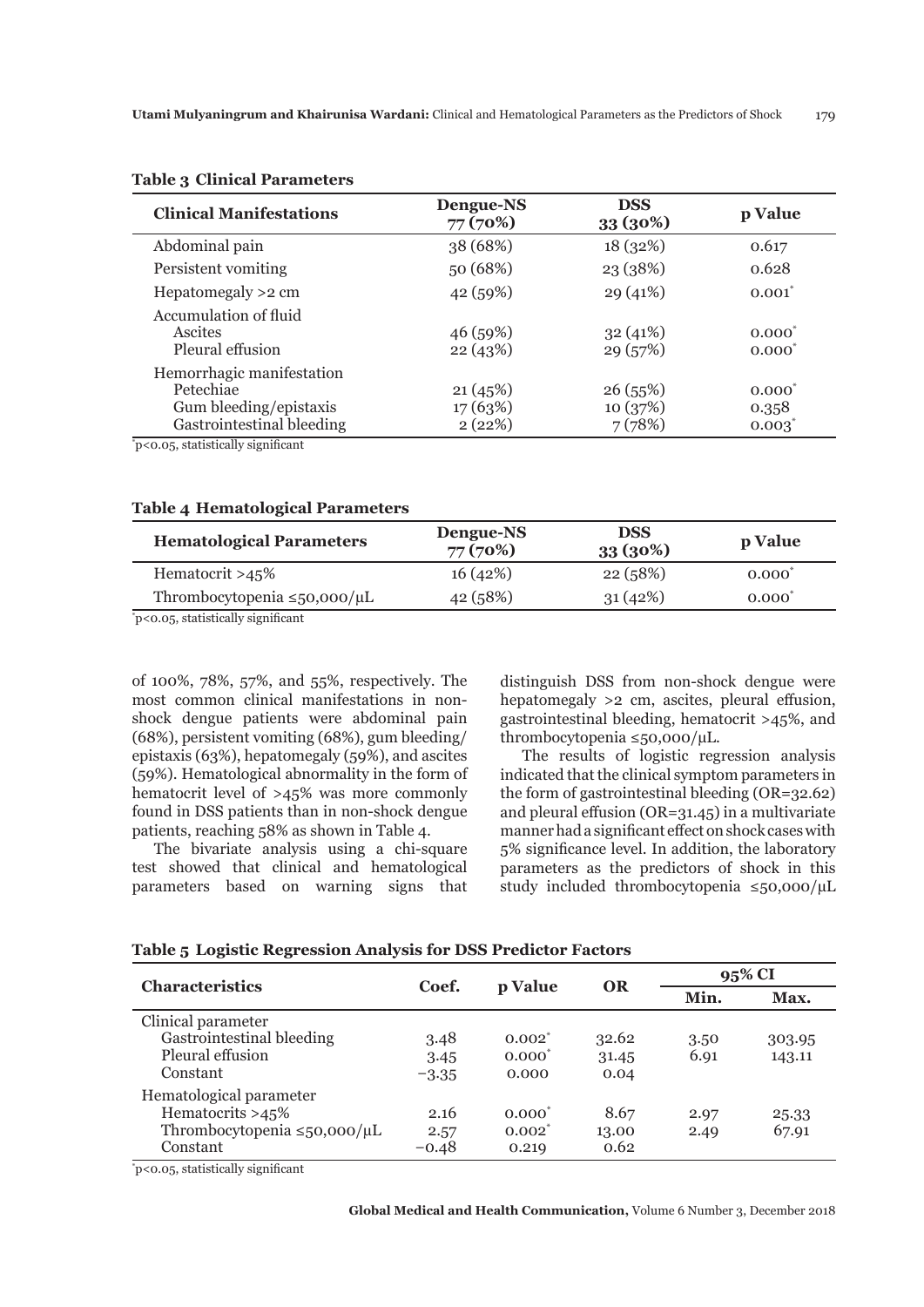$(OR=13)$ , and hematocrit >45%  $(OR=8.7)$ .

# **Discussion**

The cases of DSS were found in 30% of 110 patients with dengue infection who met the inclusion criteria. This is not much different from the DSS cases in several other studies ranging 30–40%.7,12 In this study identified several DSS predictors indicating warning signs of dengue infection listed in WHO guidelines. Warning signs are a collection of signs and symptoms that precede shock manifestations, enabling them to be used as a prognosis for DSS cases. Such signs appear at the end of the acute phase because of increased capillary permeability.8 Endothelial dysfunction leads to capillary permeability due to the release of inflammatory mediators triggered by proinflammatory cytokines. Such cytokines are produced by the cells infected with dengue virus.14

Accumulation of fluid in tissues, including ascites and pleural effusion, is a manifestation of plasma leakage due to increased capillary permeability. This clinical sign appears at the beginning of the critical phase.8 In this study, pleural effusion had a highly significant correlation with DSS cases in children and was an important predictor factor (OR=31.45). These results are consistent with several previous studies.12,13

The incident of gastrointestinal bleeding in this study was more common in subjects with DSS than in non-shock cases, making it a strong predictor factor with OR=32.62. This finding is in line with other studies.7,12,13,15 Gastrointestinal bleeding is closely related to thrombocytopenia in severe dengue infection.<sup>16,17</sup> The degree of severity of thrombocytopenia is directly proportional to the severity of hemorrhagic manifestations. In dengue patients, platelet counts of <50,000/ µL have a significant association with severe bleeding.<sup>18</sup>

Hepatomegaly clinical manifestation is a fairly common prognostic factor of DSS.<sup>7,11-13,15</sup> Abdominal pain is an early indicator of increased capillary permeability and is a prognostic factor for predicting the severity of dengue infection. $11,16$ It can be caused by gastrointestinal bleeding, hepatomegaly, or tissue hypoxia due to insufficient visceral blood supply during the condition of pre-dengue and dengue shock.10 In this study, abdominal pain and hepatomegaly were more

common in non-shock dengue patients than in those experiencing DSS, indicating that they were not the prognostic factors of DSS. This is likely due to the limitations in confirming complaints and examination results to the research subjects because the data was taken only from the patients' medical records.

In this study, the laboratory parameter, the hematocrit >45%, is a predictor factor for DSS cases (OR=8.67) similar to the finding of previous studies.7,11–13,15 Increased hematocrit level above normal is one of the initial signs of plasma leakage. High hematocrit level is associated with the severity of plasma leakage. Such plasma leakage will reach its peak during a shock event.<sup>8</sup>

The platelet count of  $\leq 50.000/\mu L$  in this study also increased the risk of DSS (OR: 13.00). Thrombocytopenia is a prognostic factor of shock in dengue as suggested by previous studies.7,9,11–13,15 Thrombocytopenia in DHF patients results from a decrease in platelet production by the bone marrow, which is temporarily suppressed, as well as an increase in platelet destruction in the peripheral circulation. Bone marrow suppression is a direct result of damage to hematopoietic cells due to dengue virus attacks, or as a result of dengue virus infection in stromal cells that triggers the production of proinflammatory cytokines. Increased peripheral platelet destruction is caused by several mechanisms such as imbalance between coagulation factor and fibrinolysis factors, autoimmune processes that attack platelets, direct interaction between dengue virus and platelets, as well as interaction between platelets and endothelial cells or monocytes/neutrophils that cause activation and destruction of platelets at once.19

Gastrointestinal bleeding, pleural effusion, hematocrit level of >45%, and thrombocytopenia  $\leq$ 50,000/μL are the clinical and laboratory parameters that become the predictors of shock in dengue infection. These predictor factors are expected to be the warning sign that can improve accuracy, alertness, and monitoring of patients with dengue infection.

#### **Conclusion**

Clinical parameters as gastrointestinal bleeding and pleural effusion as well as laboratory parameters of hematocrit and thrombocytopenia became the predictors of shock in dengue infection.